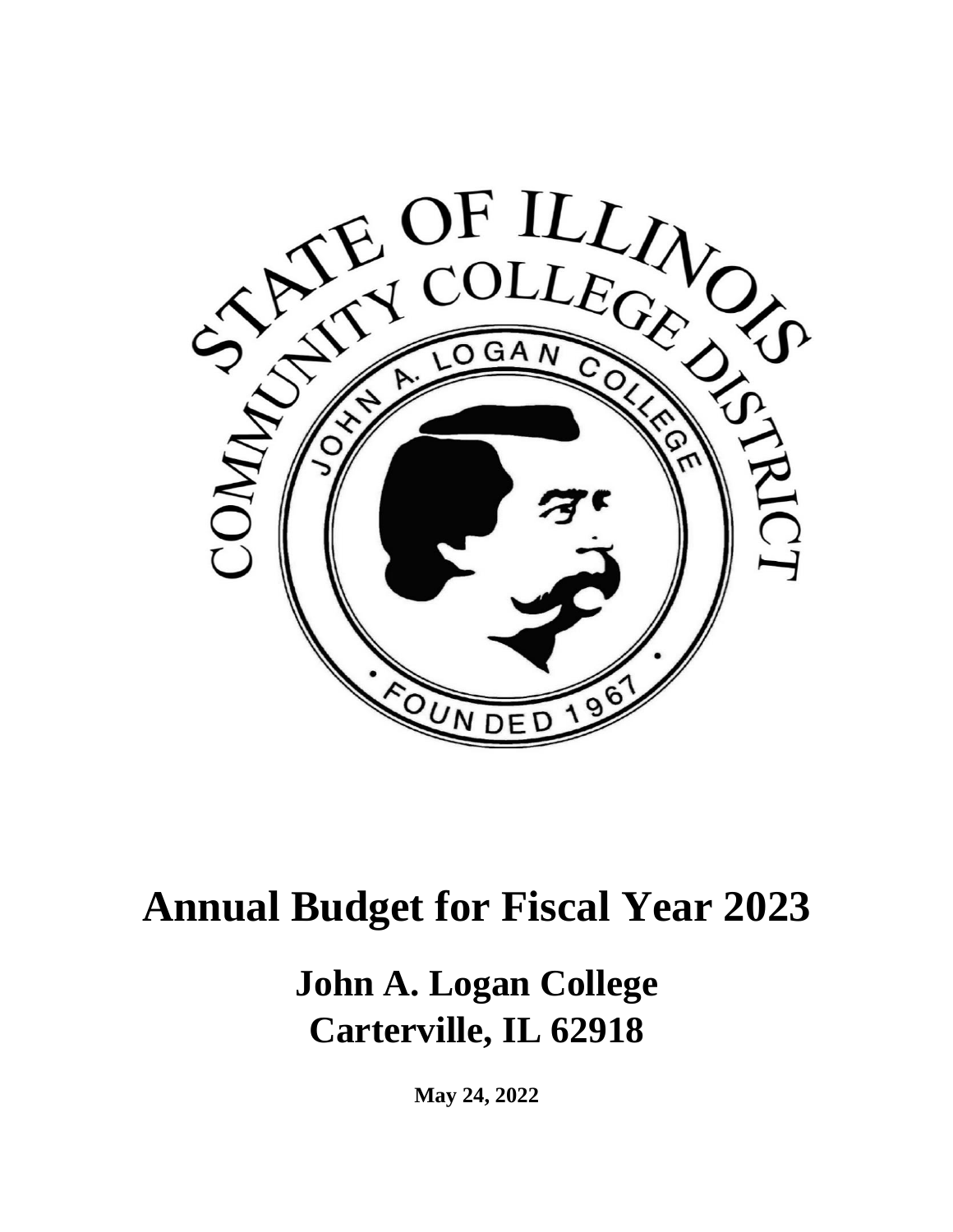# **Summary of Fiscal Year 2023 Budget by Fund**

| <b>Summary of Budget by Fund:</b>        |                  | <b>General</b>          |                   | <b>Special Revenue</b> |                   |
|------------------------------------------|------------------|-------------------------|-------------------|------------------------|-------------------|
|                                          |                  |                         |                   |                        | Liability,        |
|                                          |                  | <b>Operations &amp;</b> | <b>Restricted</b> |                        | Protection,       |
|                                          | <b>Education</b> | <b>Maintenance</b>      | <b>Purposes</b>   | <b>Audit</b>           | <b>Settlement</b> |
| <b>IFiscal Year 2023</b>                 | <b>Fund</b>      | <b>Fund</b>             | Fundl             | <b>Fund</b>            | <b>Fund</b>       |
| <b>Beginning Balance</b>                 | \$9,575,000      | \$899,000               | \$2,700,000       | \$28,500               | \$490,000         |
| <b>Budgeted Revenue</b>                  | 24,948,000       | 4,502,500               | 16,300,000        | 57,620                 | 2,299,300         |
| <b>Budgeted Expenditures</b>             | 25,834,537       | 5,032,395               | 17,000,000        | 59,500                 | 2,494,079         |
| <b>Budgeted Transfers</b>                |                  |                         |                   |                        |                   |
| from (to) Other Funds                    | (2, 147, 300)    | (100,000)               | 300,000           |                        |                   |
| <b>Budgeted Ending Balance (Deficit)</b> | \$6,541,163      | \$269,105               | \$2,300,000       | \$26,620               | \$295,221         |

|                                          | <b>Debt</b>     | <b>Capital</b>          | <b>Proprietary</b> |
|------------------------------------------|-----------------|-------------------------|--------------------|
| <b>Summary of Budget by Fund:</b>        | <b>Service</b>  | <b>Projects</b>         | <b>Fund</b>        |
|                                          |                 | <b>Operations &amp;</b> |                    |
|                                          | Bond &          | <b>Maintenance</b>      | <b>Auxiliary</b>   |
|                                          | <b>Interest</b> | Fundl                   | <b>Enterprises</b> |
| <b>Fiscal Year 2023</b>                  | <b>Fund</b>     | (Restricted)            | <b>Fund</b>        |
| <b>Beginning Balance</b>                 | \$130,399       | \$10,734,204            | \$74,000           |
| <b>Budgeted Revenue</b>                  | 5,004,586       | 5,326,800               | 1,004,145          |
| <b>Budgeted Expenditures</b>             | 5,004,961       | 11,334,097              | 2,890,984          |
| <b>Budgeted Transfers</b>                |                 |                         |                    |
| from (to) Other Funds                    |                 | 100,000                 | 1,847,300          |
| <b>Budgeted Ending Balance (Deficit)</b> | \$130,024       | \$4,826,907             | \$34,461           |

**Tentative budget presented to the Board of Trustees on May 24, 2022.**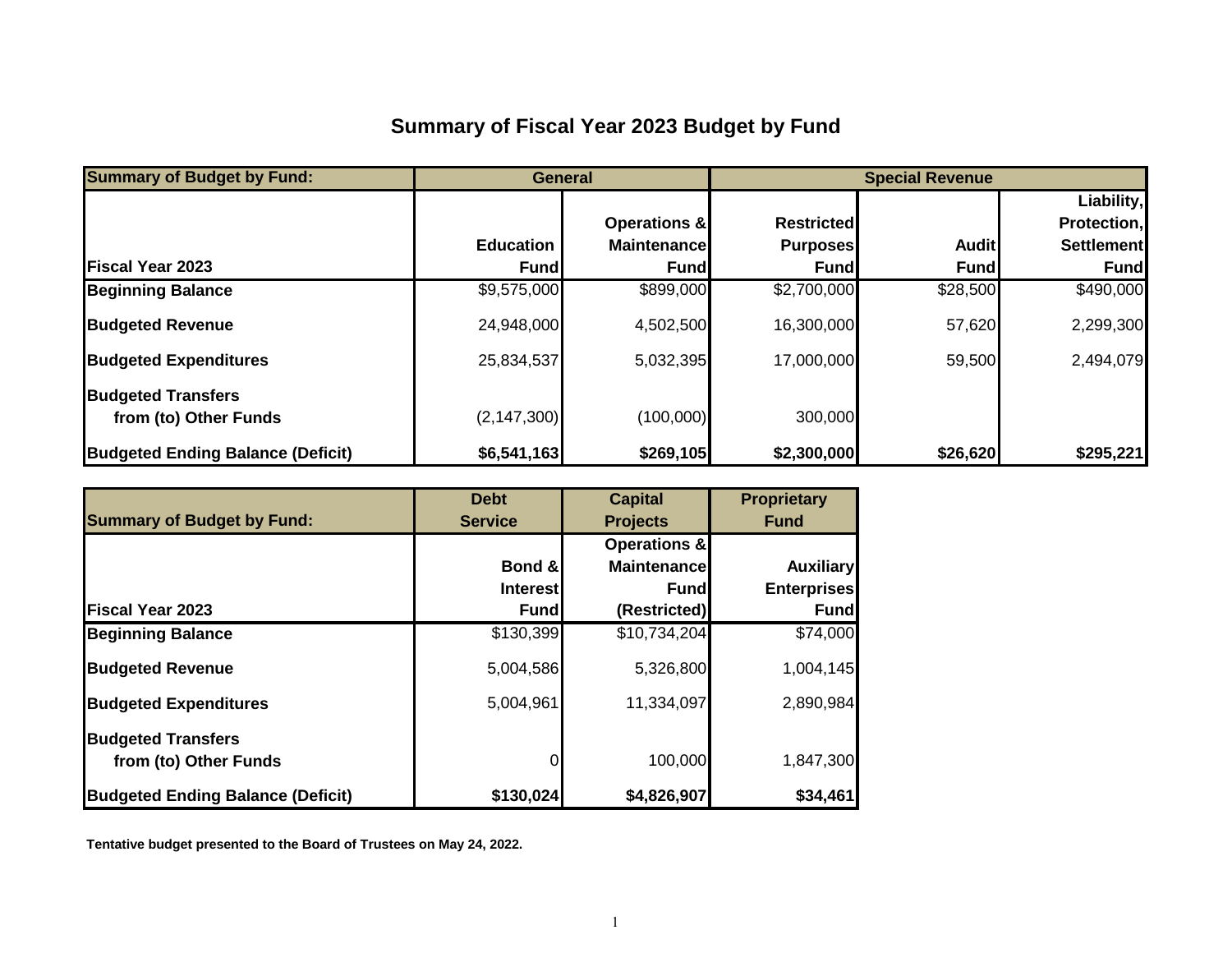# **Summary of Fiscal Year 2023 Estimated Revenues**

|                                          |                  | <b>Operations</b>  |              |              |
|------------------------------------------|------------------|--------------------|--------------|--------------|
|                                          |                  | and                | <b>Total</b> |              |
|                                          | <b>Education</b> | <b>Maintenance</b> | Operating    | $%$ of       |
| <b>Operating Revenues By Source:</b>     | <b>Fund</b>      | <b>Fund</b>        | <b>Funds</b> | <b>Total</b> |
| <b>Local Government Sources:</b>         |                  |                    |              |              |
| <b>Current Taxes</b>                     | \$6,120,000      | \$1,020,000        | \$7,140,000  | 24.24%       |
| <b>Corporate Personal Property</b>       |                  |                    |              |              |
| <b>Replacement Tax</b>                   | \$800,000        |                    | 800,000      | 2.72%        |
| <b>TOTAL LOCAL GOVERNMENT</b>            | \$6,920,000      | \$1,020,000        | \$7,940,000  | 26.96%       |
|                                          |                  |                    |              |              |
| <b>State Governmental Sources:</b>       |                  |                    |              |              |
| <b>ICCB Base Operating Grants</b>        | \$2,100,000      | \$1,035,000        | \$3,135,000  | 10.64%       |
| <b>ICCB Equalization Grants</b>          | 4,495,000        | 2,210,000          | 6,705,000    | 22.77%       |
| <b>ICCB Performance Allocation Grant</b> | 10,000           |                    | 10,000       | 0.03%        |
| <b>ICCB Veterans Grant</b>               | 92,000           |                    | 92,000       | 0.31%        |
| <b>ICCB-CTE Vocational Education</b>     | 380,000          |                    | 380,000      | 1.29%        |
| <b>TOTAL STATE GOVERNMENT</b>            | \$7,077,000      | \$3,245,000        | \$10,322,000 | 35.04%       |
|                                          |                  |                    |              |              |
| Federal-Dept. of Education               | \$45,000         | \$20,000           | \$65,000     | 0.22%        |
| Federal-Dept. of Health Human Services   | 300,000          | 126,000            | 426,000      | 1.45%        |
| <b>Federal Government-Other</b>          | 15,000           | 6,000              | 21,000       | 0.07%        |
| <b>TOTAL FEDERAL FUNDS</b>               | \$360,000        | \$152,000          | \$512,000    | 1.74%        |
|                                          |                  |                    |              |              |
| <b>Student Tuition and Fees:</b>         |                  |                    |              |              |
| Tuition                                  | \$9,750,000      |                    | \$9,750,000  | 33.11%       |
| Fees                                     | 759,500          |                    | 759,500      | 2.58%        |
| <b>TOTAL TUITION AND FEES</b>            | \$10,509,500     | \$0                | \$10,509,500 | 35.69%       |
| <b>Other Sources:</b>                    |                  |                    |              |              |
| <b>Sales and Service Fees</b>            | \$27,500         |                    | \$27,500     | 0.09%        |
| <b>Facilities Revenue</b>                |                  | \$68,000           | 68,000       | 0.23%        |
| <b>Investment Revenue</b>                | 35,000           | 2,500              | 37,500       | 0.13%        |
| <b>Other Sources</b>                     | 19,000           | 15,000             | 34,000       | 0.12%        |
| <b>TOTAL OTHER SOURCES</b>               | \$81,500         | \$85,500           | \$167,000    | 0.57%        |
|                                          |                  |                    |              |              |
| <b>TOTAL FY 2023 BUDGETED REVENUE</b>    | \$24,948,000     | \$4,502,500        | \$29,450,500 | 100.00%      |
| Less Nonoperating Items:                 |                  |                    |              |              |
| <b>Tuition Chargeback Revenue</b>        | \$0              |                    | \$0          |              |
|                                          |                  |                    |              |              |
| <b>ADJUSTED REVENUE</b>                  | \$24,948,000     | \$4,502,500        | \$29,450,500 |              |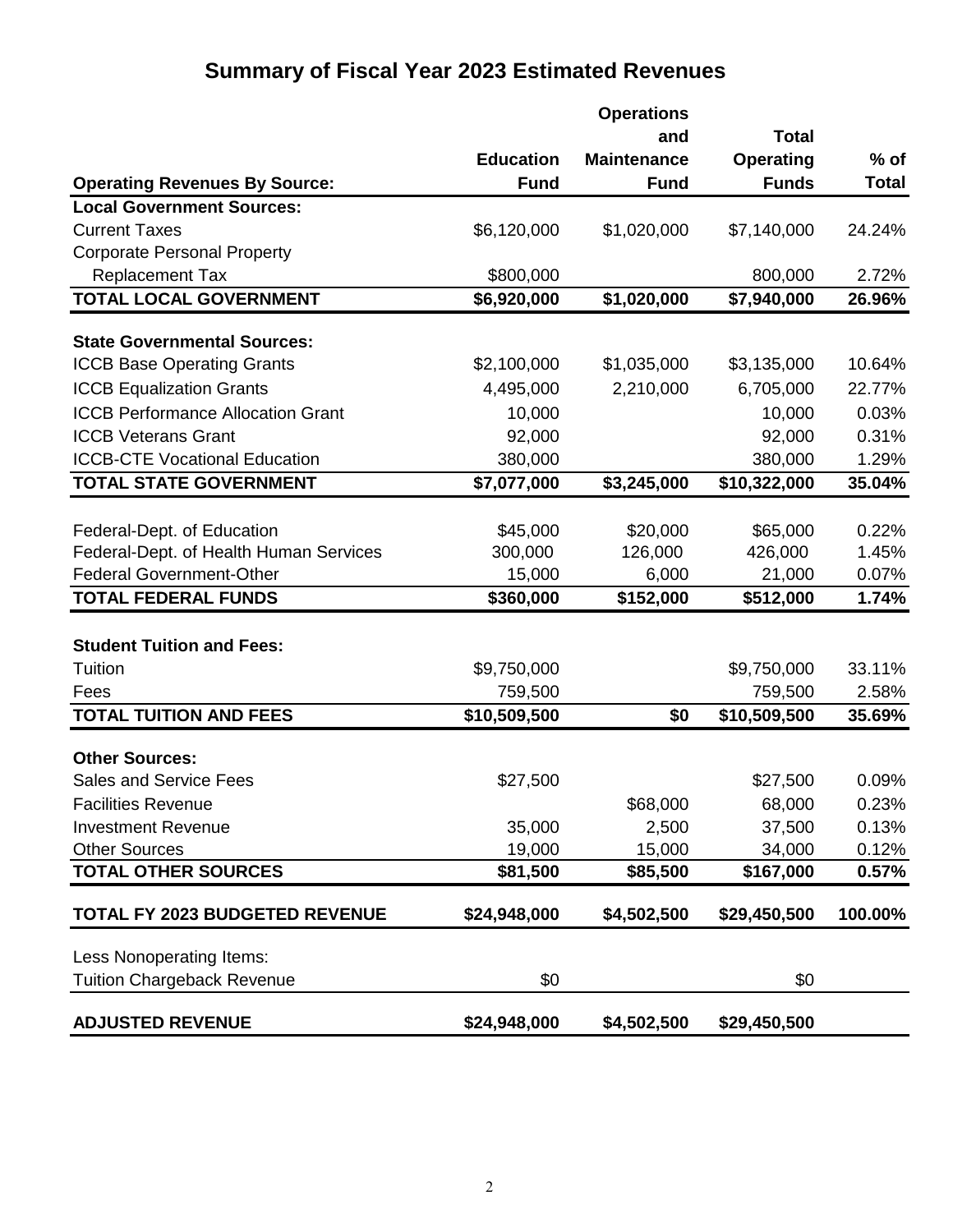# **Summary of Fiscal Year 2023 Operating Budgeted Expenditures**

|                                            |                  | <b>Operations</b>  |                  |              |
|--------------------------------------------|------------------|--------------------|------------------|--------------|
|                                            |                  | and                | <b>Total</b>     |              |
|                                            | <b>Education</b> | <b>Maintenance</b> | <b>Operating</b> | $%$ of       |
| <b>BY PROGRAM:</b>                         | <b>Fund</b>      | <b>Fund</b>        | <b>Funds</b>     | <b>Total</b> |
| Instruction                                | \$10,145,655     |                    | \$10,145,655     | 30.64%       |
| Academic Support                           | 2,823,296        |                    | 2,823,296        | 8.53%        |
| <b>Student Services</b>                    | 2,947,202        |                    | 2,947,202        | 8.90%        |
| <b>Public Service</b>                      | 739,953          |                    | 739,953          | 2.23%        |
| Operation & Maintenance of Plant           |                  | \$4,555,759        | 4,555,759        | 13.76%       |
| <b>Institutional Support</b>               | 6,342,831        | 476,636            | 6,819,467        | 20.59%       |
| Scholarships, Student Grants, Waivers      | 2,835,600        |                    | 2,835,600        | 8.56%        |
| <b>TRANSFERS</b>                           | 2,147,300        | 100,000            | 2,247,300        | 6.79%        |
| <b>Total FY 2023 Budgeted Expenditures</b> | \$27,981,837     | \$5,132,395        | \$33,114,232     | 100.0%       |
| Less Nonoperating Items:                   |                  |                    |                  |              |
| <b>Tuition Chargeback</b>                  | \$0              |                    | \$0              |              |
| <b>ADJUSTED EXPENDITURES</b>               | \$27,981,837     | \$5,132,395        | \$33,114,232     |              |
| BY OBJECT:                                 |                  |                    |                  |              |
| <b>Salaries</b>                            | \$16,468,281     | \$2,670,108        | \$19,138,389     | 57.80%       |
| <b>Employee Benefits</b>                   | 2,244,786        | 438,434            | 2,683,220        | 8.10%        |
| <b>Contractual Services</b>                | 1,696,919        | 512,769            | 2,209,688        | 6.67%        |
| <b>General Materials &amp; Supplies</b>    | 1,569,833        | 434,620            | 2,004,453        | 6.05%        |
| <b>Conference &amp; Meeting Expense</b>    | 499,015          | 10,550             | 509,565          | 1.54%        |
| <b>Fixed Charges</b>                       | 11,430           | 27,808             | 39,238           | 0.12%        |
| <b>Utilities</b>                           | 13,100           | 758,090            | 771,190          | 2.33%        |
| <b>Capital Outlay</b>                      | 29,573           | 130,016            | 159,589          | 0.48%        |
| Other                                      | 3,201,600        | 0                  | 3,201,600        | 9.67%        |
| <b>Provision for Contingency</b>           | 100,000          | 50,000             | 150,000          | 0.45%        |
| <b>TRANSFERS</b>                           | 2,147,300        | 100,000            | 2,247,300        | 6.79%        |
| <b>Total FY 2023 Budgeted Expenditures</b> | \$27,981,837     | \$5,132,395        | \$33,114,232     | 100.0%       |
| Less Nonoperating Items:                   |                  |                    |                  |              |
| <b>Tuition Chargeback</b>                  | \$0              |                    | \$0              |              |
| <b>ADJUSTED EXPENDITURES</b>               | \$27,981,837     | \$5,132,395        | \$33,114,232     |              |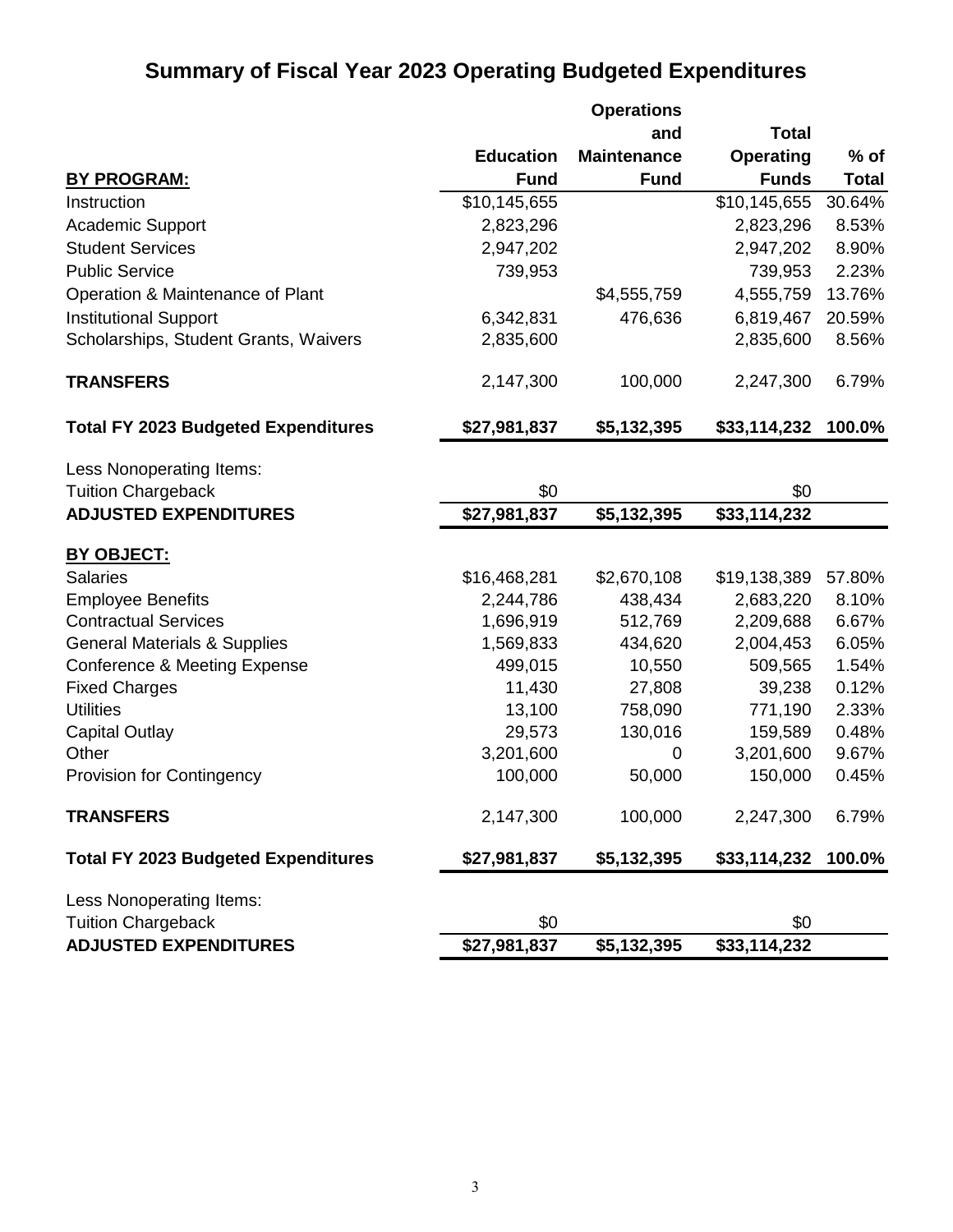| <b>Education Fund:</b>                                  | <b>Appropriations</b> | <u>Totals</u> |
|---------------------------------------------------------|-----------------------|---------------|
| <b>INSTRUCTION</b>                                      |                       |               |
| Salaries                                                | \$8,257,748           |               |
| <b>Employee Benefits</b>                                | 823,363               |               |
| <b>Contractual Services</b>                             | 201,342               |               |
| <b>General Materials &amp; Supplies</b>                 | 375,504               |               |
| Conference & Meeting Expense                            | 152,825               |               |
| <b>Fixed Charges</b>                                    | 200                   |               |
| <b>Utilities</b><br><b>Capital Outlay</b>               | 5,100<br>9,573        |               |
| Other                                                   | 300,000               |               |
| Contingency                                             | 20,000                | \$10,145,655  |
| <b>ACADEMIC SUPPORT</b>                                 |                       |               |
| <b>Salaries</b>                                         | \$1,976,008           |               |
| <b>Employee Benefits</b>                                | 350,153               |               |
| <b>Contractual Services</b>                             | 206,032               |               |
| <b>General Materials &amp; Supplies</b>                 | 217,458               |               |
| Conference & Meeting Expense                            | 68,365                |               |
| <b>Fixed Charges</b>                                    | 5,280                 |               |
| <b>Capital Outlay</b>                                   | 0                     |               |
| Other                                                   | 0                     | 2,823,296     |
| <b>STUDENT SERVICES</b>                                 |                       |               |
| <b>Salaries</b>                                         | \$2,198,440           |               |
| <b>Employee Benefits</b>                                | 362,029               |               |
| <b>Contractual Services</b>                             | 118,245               |               |
| <b>General Materials &amp; Supplies</b>                 | 150,663               |               |
| Conference & Meeting Expense                            | 61,225                |               |
| <b>Fixed Charges</b>                                    | 0                     |               |
| <b>Capital Outlay</b>                                   | 0                     |               |
| Other<br>Contingency                                    | 36,600<br>20,000      | 2,947,202     |
|                                                         |                       |               |
| <b>PUBLIC SERVICE</b>                                   |                       |               |
| <b>Salaries</b>                                         | \$498,333<br>44,102   |               |
| <b>Employee Benefits</b><br><b>Contractual Services</b> | 84,118                |               |
| <b>General Materials &amp; Supplies</b>                 | 61,125                |               |
| Conference & Meeting Expense                            | 26,275                |               |
| <b>Fixed Charges</b>                                    | 2,200                 |               |
| <b>Utilities</b>                                        | 8,000                 |               |
| Other                                                   | 15,800                | 739,953       |
| <b>INSTITUTIONAL SUPPORT</b>                            |                       |               |
| Salaries                                                | \$3,537,752           |               |
| <b>Employee Benefits</b>                                | 665,139               |               |
| <b>Contractual Services</b>                             | 1,087,182             |               |
| <b>General Materials &amp; Supplies</b>                 | 765,083               |               |
| Conference & Meeting Expense                            | 190,325               |               |
| <b>Fixed Charges</b>                                    | 3,750                 |               |
| <b>Capital Outlay</b>                                   | 20,000                |               |
| Other                                                   | 13,600                |               |
| Contingency                                             | 60,000                | 6,342,831     |
| <b>SCHOLARSHIPS, STUDENT GRANTS, WAIVERS</b>            |                       |               |
| Other                                                   | \$2,835,600           | 2,835,600     |
| <b>TRANSFERS</b>                                        |                       | 2,147,300     |
| <b>GRAND TOTAL</b>                                      |                       | \$27,981,837  |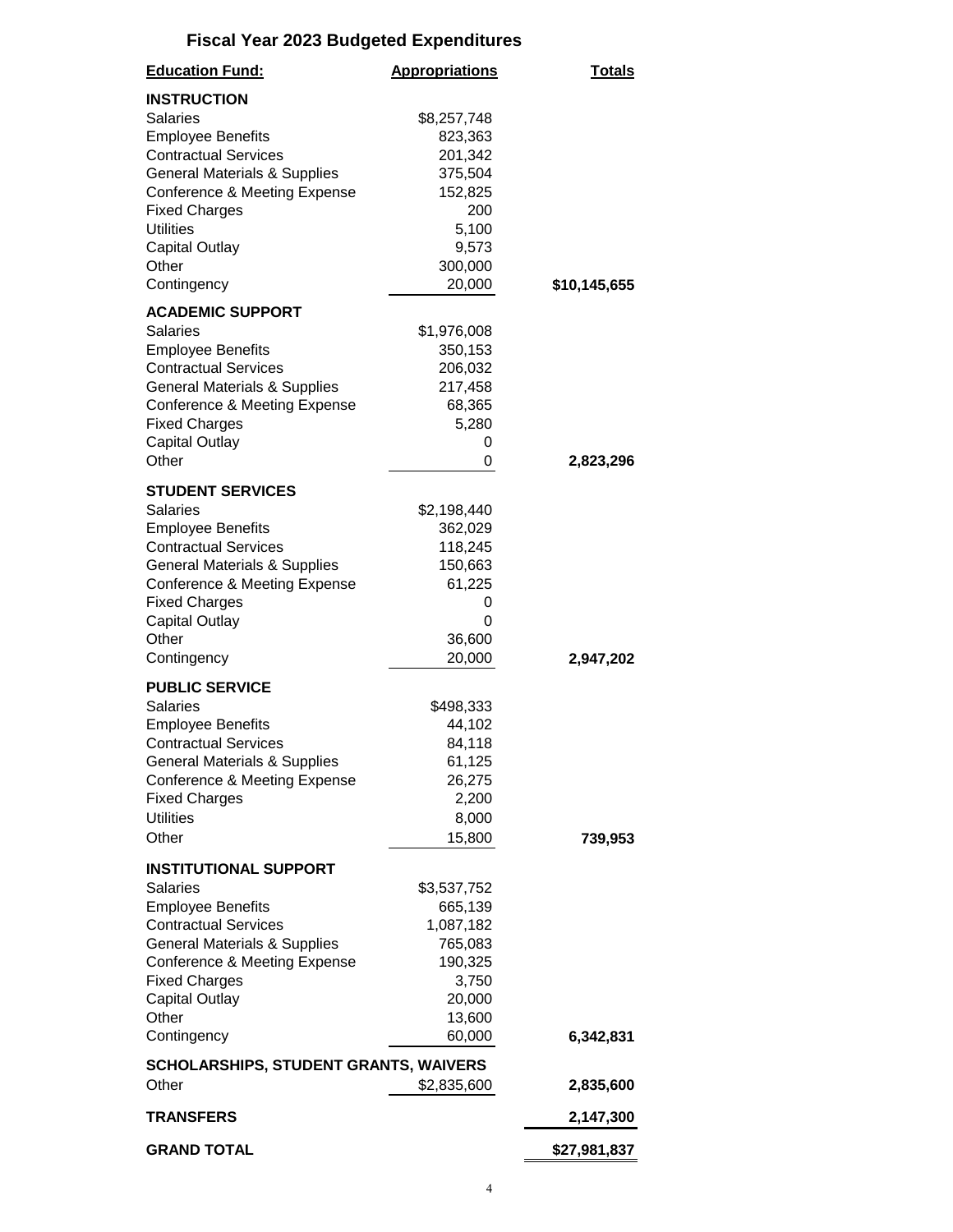| <b>Operations and Maintenance Fund:</b>   | <b>Appropriations</b> | <b>Totals</b> |
|-------------------------------------------|-----------------------|---------------|
| <b>OPERATION AND MAINTENANCE OF PLANT</b> |                       |               |
| <b>Salaries</b>                           | \$2,371,000           |               |
| <b>Employee Benefits</b>                  | 382,326               |               |
| <b>Contractual Services</b>               | 493,819               |               |
| <b>General Materials &amp; Supplies</b>   | 340,400               |               |
| Conference & Meeting Expense              | 2,300                 |               |
| <b>Fixed Charges</b>                      | 27,808                |               |
| <b>Utilities</b>                          | 758,090               |               |
| <b>Capital Outlay</b>                     | 130,016               |               |
| Other                                     | 0                     |               |
| <b>Provision for Contingency</b>          | 50,000                | \$4,555,759   |
| <b>INSTITUTIONAL SUPPORT</b>              |                       |               |
| <b>Salaries</b>                           | 299,108               |               |
| <b>Employee Benefits</b>                  | 56,108                |               |
| <b>Contractual Services</b>               | 18,950                |               |
| <b>General Materials &amp; Supplies</b>   | 94,220                |               |
| Conference & Meeting Expense              | 8,250                 |               |
| <b>Capital Outlay</b>                     | 0                     | 476,636       |
| <b>TRANSFERS</b>                          |                       | 100,000       |
| <b>GRAND TOTAL</b>                        |                       | \$5,132,395   |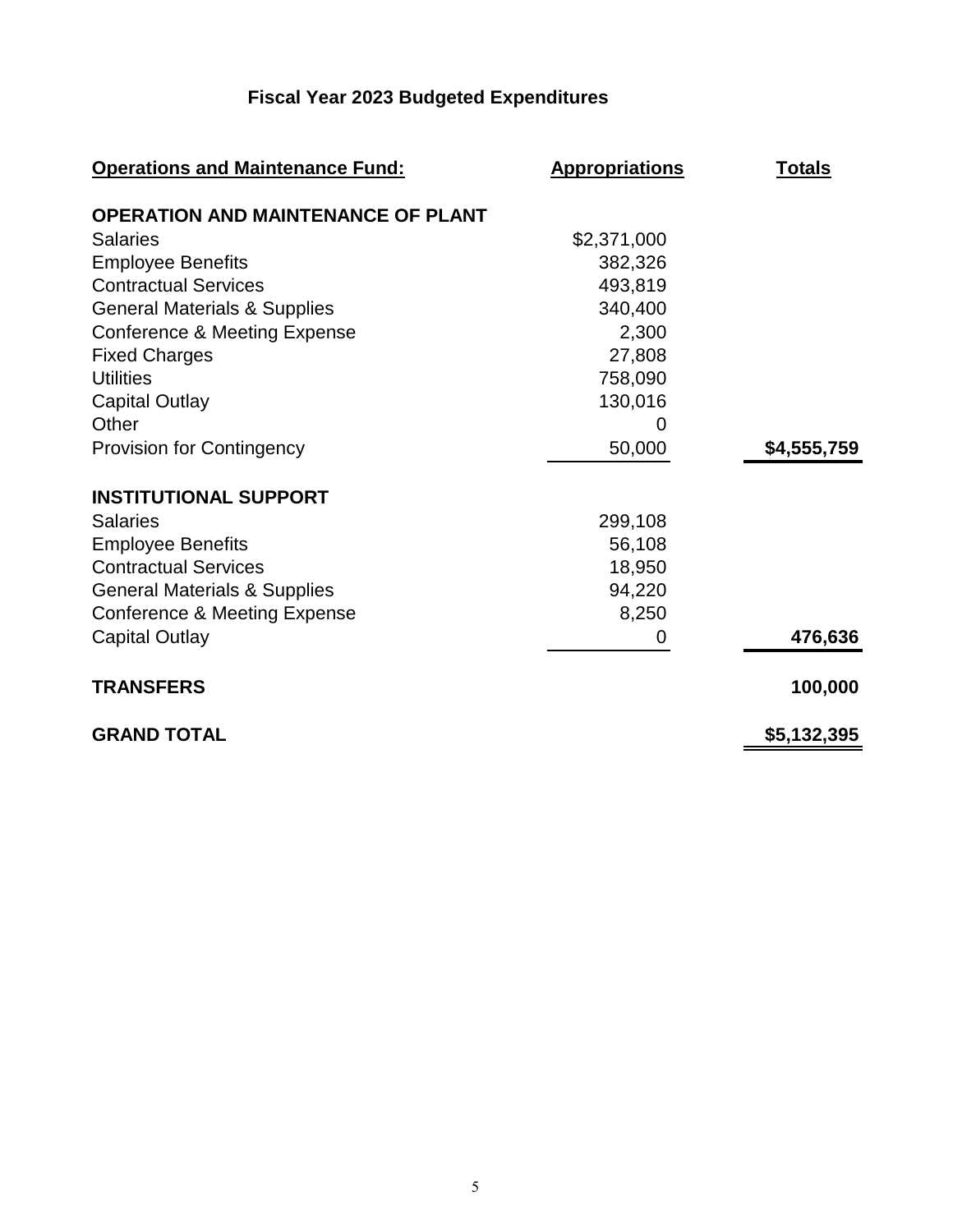# **Fiscal Year 2023 Estimated Revenues**

| <b>Restricted Purposes Fund:</b>           | <b>Revenues</b> | <u>Totals</u> |
|--------------------------------------------|-----------------|---------------|
| <b>State Governmental Sources</b>          |                 |               |
| <b>ICCB Adult Education</b>                | 350,000         |               |
| <b>ICCB Career and Technical Education</b> | 50,000          |               |
| <b>ISBE Grants</b>                         | 200,000         |               |
| <b>Other Illinois Governmental Sources</b> | 3,500,000       |               |
| <b>TOTAL STATE GOVERNMENT</b>              |                 | \$4,100,000   |
| <b>Federal Governmental Sources</b>        |                 |               |
| Department of Education                    | \$7,100,000     |               |
| Department of Labor                        | 200,000         |               |
| Department of Health and Human Services    | 2,100,000       |               |
| <b>Federal Sources-Other</b>               | 2,800,000       |               |
| <b>TOTAL FEDERAL GOVERNMENT</b>            |                 | 12,200,000    |
|                                            |                 | 16,300,000    |
| <b>TRANSFERS</b>                           |                 | 300,000       |
| <b>GRAND TOTAL</b>                         |                 | \$16,600,000  |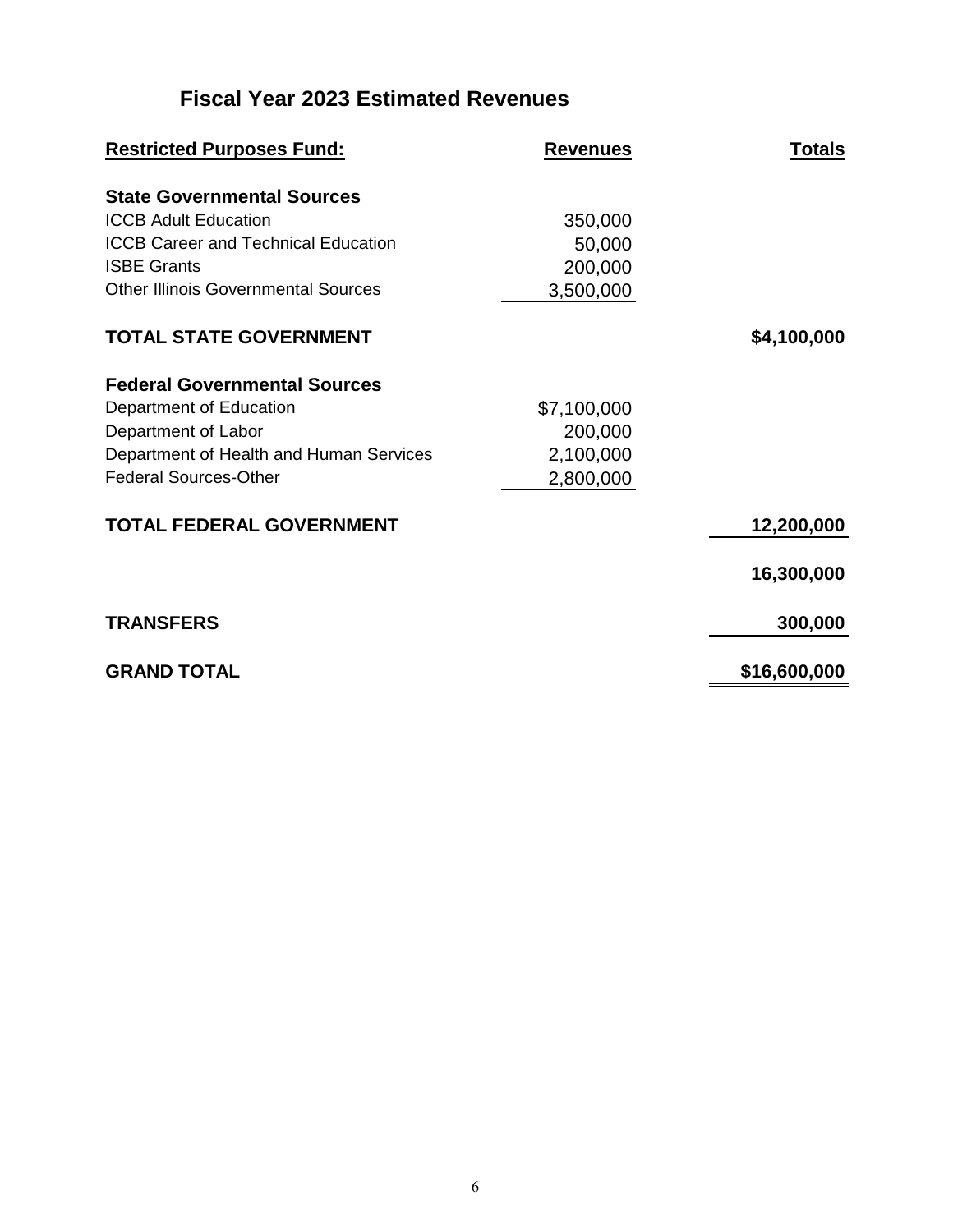| <b>Restricted Purposes Fund:</b>                        | <b>Appropriations</b> | <b>Totals</b> |
|---------------------------------------------------------|-----------------------|---------------|
| <b>INSTRUCTION</b>                                      |                       |               |
| Salaries                                                | \$600,000             |               |
| <b>Employee Benefits</b>                                | 75,000                |               |
| <b>Contractual Services</b>                             | 250,000               |               |
| <b>General Materials &amp; Supplies</b>                 | 600,000               |               |
| Conference & Meeting Expense                            | 100,000               |               |
| <b>Fixed Charges</b>                                    | 30,000                |               |
| <b>Capital Outlay</b>                                   | 480,000               |               |
| Other                                                   | 400,000               | \$2,535,000   |
| <b>ACADEMIC SUPPORT</b>                                 |                       |               |
| <b>Salaries</b>                                         | \$350,000             |               |
| <b>Employee Benefits</b>                                | 30,000                |               |
| <b>Contractual Services</b>                             | 65,000                |               |
| <b>General Materials &amp; Supplies</b>                 | 200,000               |               |
| Conference & Meeting Expense                            | 30,000                |               |
| <b>Capital Outlay</b>                                   | 200,000               |               |
| Other                                                   | 150,000               | 1,025,000     |
|                                                         |                       |               |
| <b>STUDENT SERVICES</b>                                 |                       |               |
| Salaries                                                | \$350,000             |               |
| <b>Employee Benefits</b><br><b>Contractual Services</b> | 100,000               |               |
| <b>General Materials &amp; Supplies</b>                 | 60,000<br>70,000      |               |
|                                                         | 60,000                |               |
| Conference & Meeting Expense<br><b>Capital Outlay</b>   | 40,000                |               |
| Other                                                   | 100,000               | 780,000       |
|                                                         |                       |               |
| <b>PUBLIC SERVICE</b>                                   |                       |               |
| <b>Salaries</b>                                         | \$1,200,000           |               |
| <b>Employee Benefits</b>                                | 300,000               |               |
| <b>Contractual Services</b>                             | 250,000               |               |
| <b>General Materials &amp; Supplies</b>                 | 100,000               |               |
| Conference & Meeting Expense                            | 75,000                |               |
| <b>Fixed Charges</b>                                    | 30,000                |               |
| <b>Utilities</b>                                        | 30,000                |               |
| <b>Capital Outlay</b>                                   | 20,000                |               |
| Other                                                   | 450,000               | 2,455,000     |
| <b>OPERATION AND MAINTENANCE OF PLANT</b>               |                       |               |
| <b>Salaries</b>                                         | 100,000               |               |
| <b>Employee Benefits</b>                                | 15,000                |               |
| <b>Contractual Services</b>                             | 50,000                |               |
| <b>General Materials &amp; Supplies</b>                 | 100,000               |               |
| <b>Fixed Charges</b>                                    | 50,000                | 315,000       |
|                                                         |                       |               |
| <b>INSTITUTIONAL SUPPORT</b>                            |                       |               |
| <b>Salaries</b>                                         | \$200,000             |               |
| <b>Employee Benefits</b><br><b>Contractual Services</b> | 450,000               |               |
| <b>General Materials &amp; Supplies</b>                 | 215,000               |               |
| Conference & Meeting Expense                            | 315,000<br>10,000     |               |
| <b>Capital Outlay</b>                                   | 150,000               |               |
| Other                                                   | 50,000                |               |
| Provision for Contingency                               | 500,000               | 1,890,000     |
|                                                         |                       |               |
| <b>SCHOLARSHIPS, STUDENT GRANTS, AND WAIVERS</b>        |                       |               |
| <b>Salaries</b>                                         | \$100,000             |               |
| <b>Financial Aid</b>                                    | 7,900,000             | 8,000,000     |
| <b>GRAND TOTAL</b>                                      |                       | \$17,000,000  |
|                                                         | 7                     |               |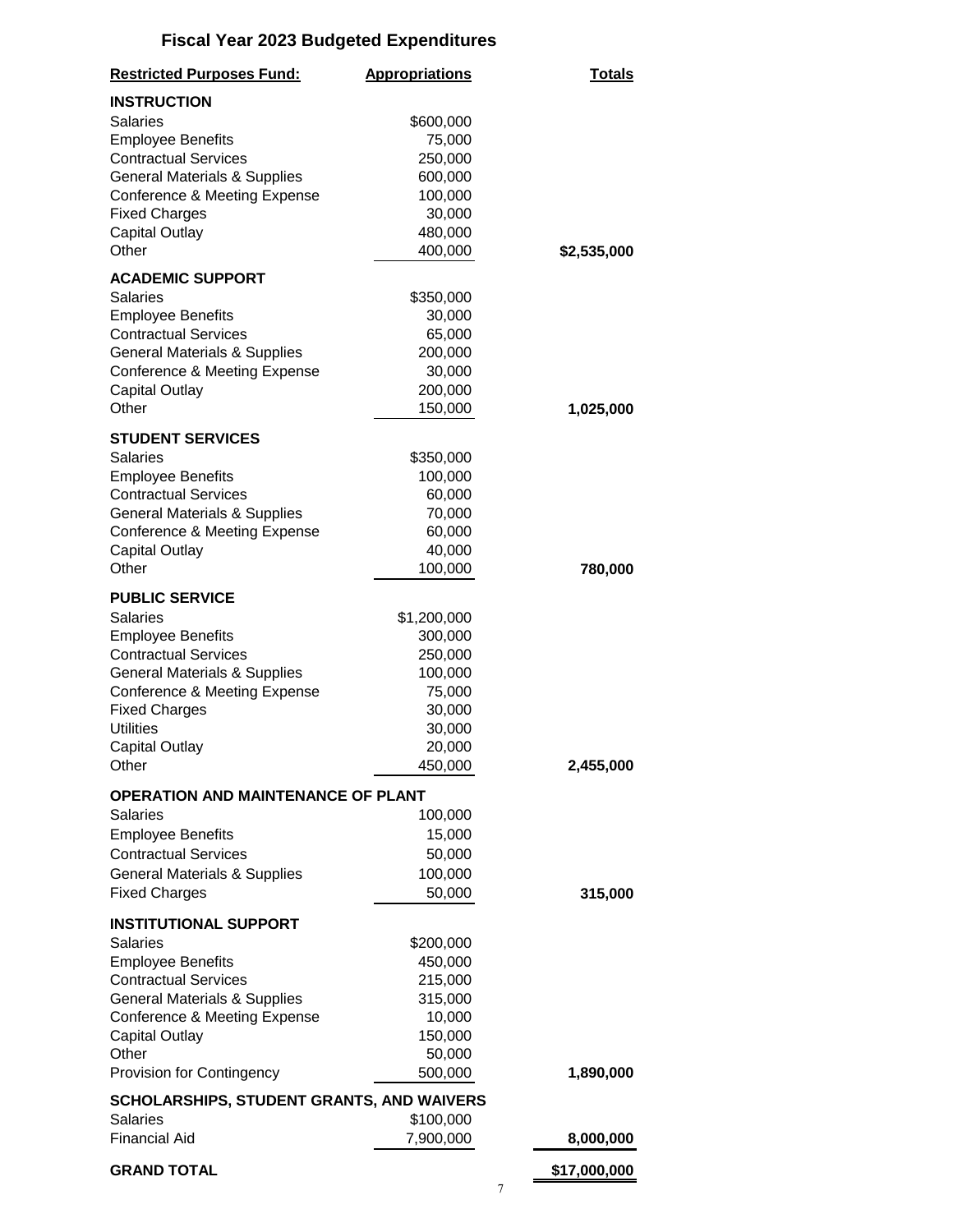#### **Fiscal Year 2023 Estimated Revenues**

| <b>Audit Fund:</b>                                      | <b>Revenues</b> | Totals   |
|---------------------------------------------------------|-----------------|----------|
| <b>Local Government Sources</b><br><b>Current Taxes</b> | \$57,420        | \$57,420 |
| <b>Other Sources</b><br><b>Investment Revenue</b>       | \$200           | \$200    |
| <b>GRAND TOTAL</b>                                      |                 | \$57,620 |

# **Fiscal Year 2023 Budgeted Expenditures**

| <b>Audit Fund:</b>                                          | <b>Appropriations</b> | Totals   |
|-------------------------------------------------------------|-----------------------|----------|
| <b>INSTITUTIONAL SUPPORT</b><br><b>Contractual Services</b> | \$59,500              | \$59,500 |
| <b>GRAND TOTAL</b>                                          |                       | \$59,500 |

Note: Expenditures include both audit and actuarial services.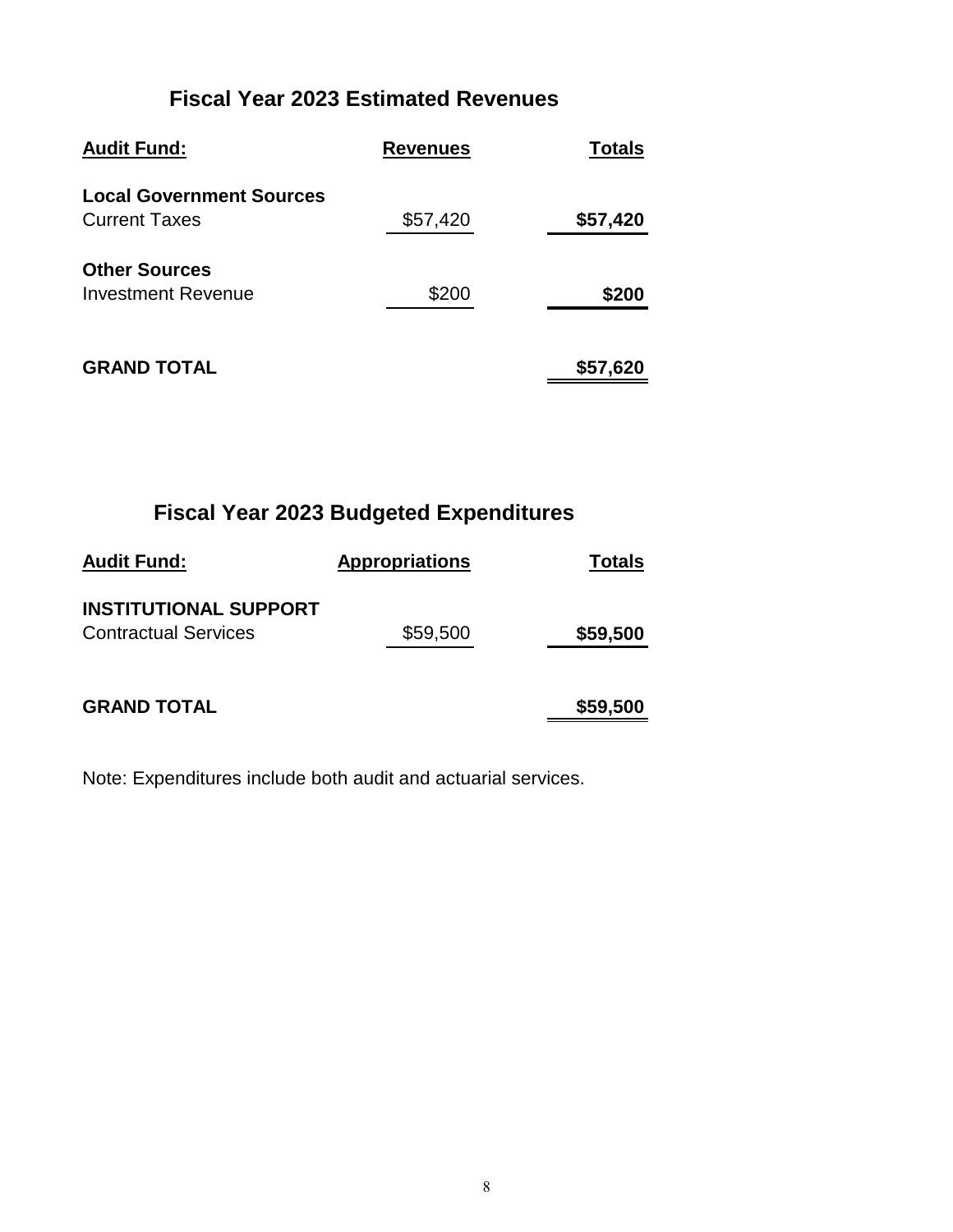| <b>Liability, Protection and Settlement Fund:</b> | <b>Revenues</b> | <b>Totals</b> |
|---------------------------------------------------|-----------------|---------------|
| <b>Local Government Sources</b>                   |                 |               |
| <b>Current Taxes</b>                              | \$2,296,800     | \$2,296,800   |
| <b>Other Sources</b>                              |                 |               |
| <b>Investment Revenue</b>                         | \$2,500         | 2,500         |
| <b>GRAND TOTAL</b>                                |                 | \$2,299,300   |

| <b>Liability, Protection and Settlement Fund:</b> | <b>Appropriations</b> | <u>Totals</u> |
|---------------------------------------------------|-----------------------|---------------|
| <b>OPERATION AND MAINTENANCE OF PLANT</b>         |                       |               |
| <b>Salaries</b>                                   | \$779,421             |               |
| <b>Employee Benefits</b>                          | 96,403                |               |
| <b>Contractual Services</b>                       | 19,220                |               |
| <b>General Materials &amp; Supplies</b>           | 71,840                |               |
| Conference & Meeting Expense                      | 8,700                 |               |
| <b>Capital Outlay</b>                             | 40,685                | \$1,016,269   |
|                                                   |                       |               |
| <b>INSTITUTIONAL SUPPORT</b>                      |                       |               |
| <b>Salaries</b>                                   | \$81,154              |               |
| <b>Employee Benefits</b>                          | 633,993               |               |
| <b>Contractual Services</b>                       | 207,663               |               |
| <b>General Materials &amp; Supplies</b>           | 10,000                |               |
| <b>Fixed Charges</b>                              | 410,000               |               |
| <b>Capital Outlay</b>                             | 110,000               |               |
| Contingency                                       | 25,000                | 1,477,810     |
| <b>GRAND TOTAL</b>                                |                       | \$2,494,079   |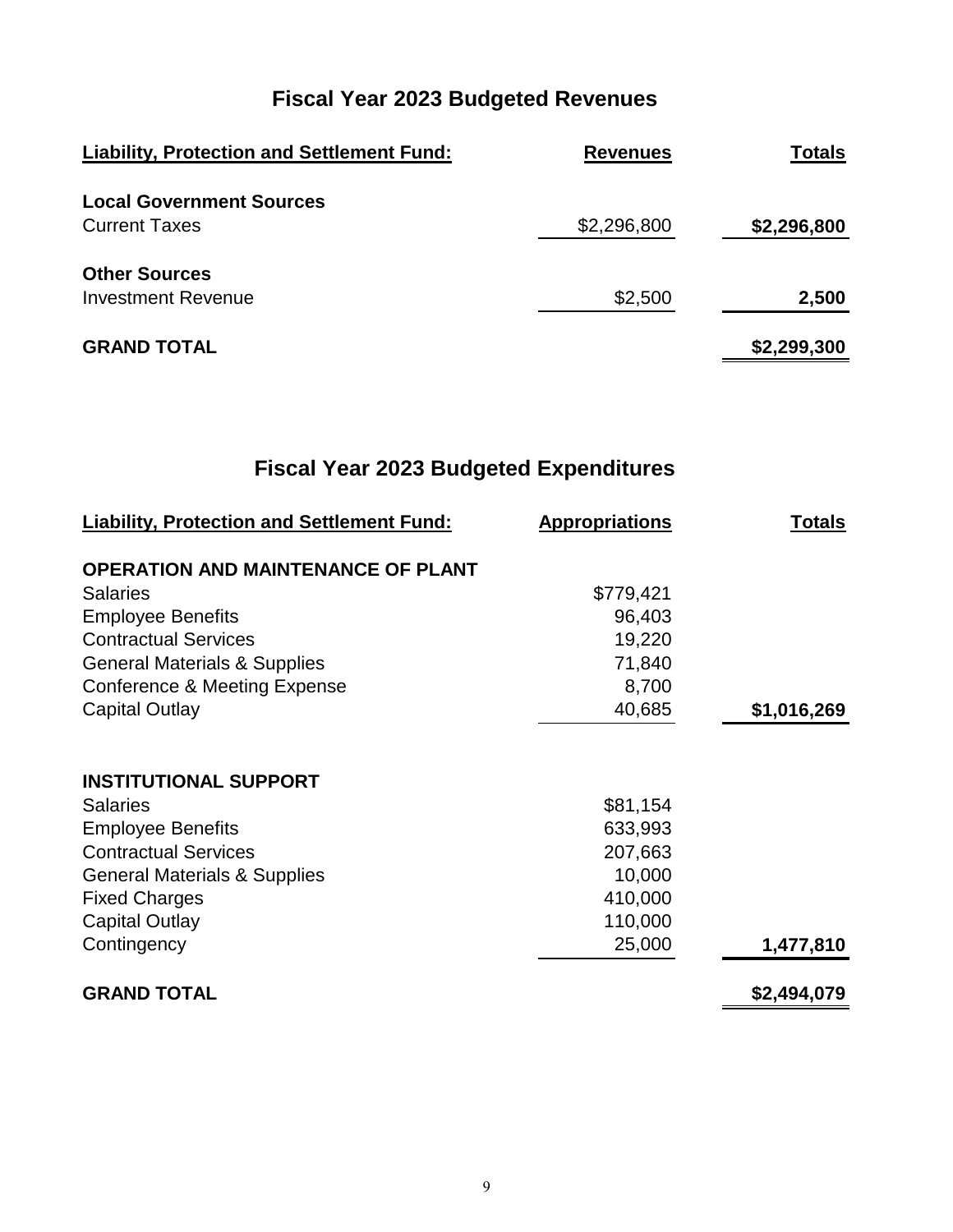| <b>Bond and Interest Fund:</b>                          | <b>Revenues</b> | <b>Totals</b> |
|---------------------------------------------------------|-----------------|---------------|
| <b>Local Government Sources</b><br><b>Current Taxes</b> | \$5,002,586     | \$5,002,586   |
| <b>Other Sources</b><br><b>Investment Revenue</b>       | \$2,000         | 2,000         |
| <b>TRANSFERS</b>                                        |                 | Ω             |
| <b>GRAND TOTAL</b>                                      |                 | \$5,004,586   |

| <b>Bond and Interest Fund:</b> | <b>Appropriations</b> | Totals      |
|--------------------------------|-----------------------|-------------|
| <b>INSTITUTIONAL SUPPORT</b>   |                       |             |
| <b>Principal Expense</b>       | \$4,125,000           |             |
| <b>Interest Expense</b>        | 877,586               |             |
| Other                          | 2,375                 | \$5,004,961 |
| <b>GRAND TOTAL</b>             |                       | \$5,004,961 |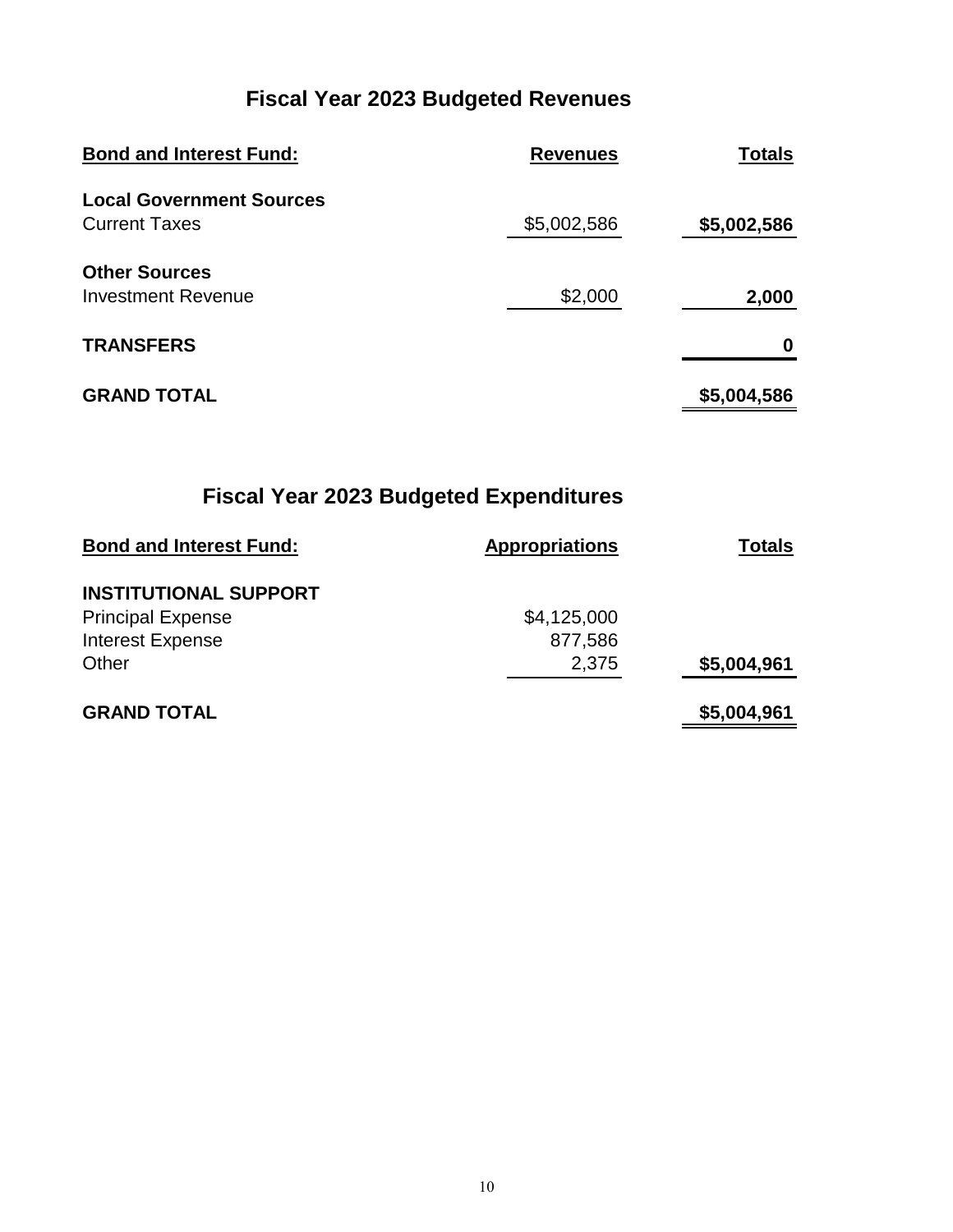| <b>Operations and Maintenance Fund-Restricted:</b> | <b>Revenues</b> | <b>Totals</b> |
|----------------------------------------------------|-----------------|---------------|
| <b>Local Government Sources</b>                    |                 |               |
| <b>Current Taxes</b>                               | \$1,031,800     | 1,031,800     |
| <b>Federal Sources</b>                             |                 |               |
| <b>Transportation Grant</b>                        | \$80,000        |               |
| <b>Economic Development Grant</b>                  | \$4,200,000     | 4,280,000     |
| <b>Other Sources</b>                               |                 |               |
| <b>Investment Revenue</b>                          | 15,000          |               |
| Lease Revenue                                      | 0               | 15,000        |
| <b>TRANSFERS</b>                                   |                 | \$100,000     |
| <b>GRAND TOTAL</b>                                 |                 | 5,426,800     |

| <b>Operations and Maintenance Fund-Restricted:</b> | <b>Appropriations</b> | <b>Totals</b> |
|----------------------------------------------------|-----------------------|---------------|
| <b>INSTITUTIONAL SUPPORT</b>                       |                       |               |
| <b>Contractual Services</b>                        | \$250,000             |               |
| Capital Outlay                                     | \$10,884,097          |               |
| Contingency                                        | \$200,000             | \$11,334,097  |
| <b>GRAND TOTAL</b>                                 |                       | \$11,334,097  |